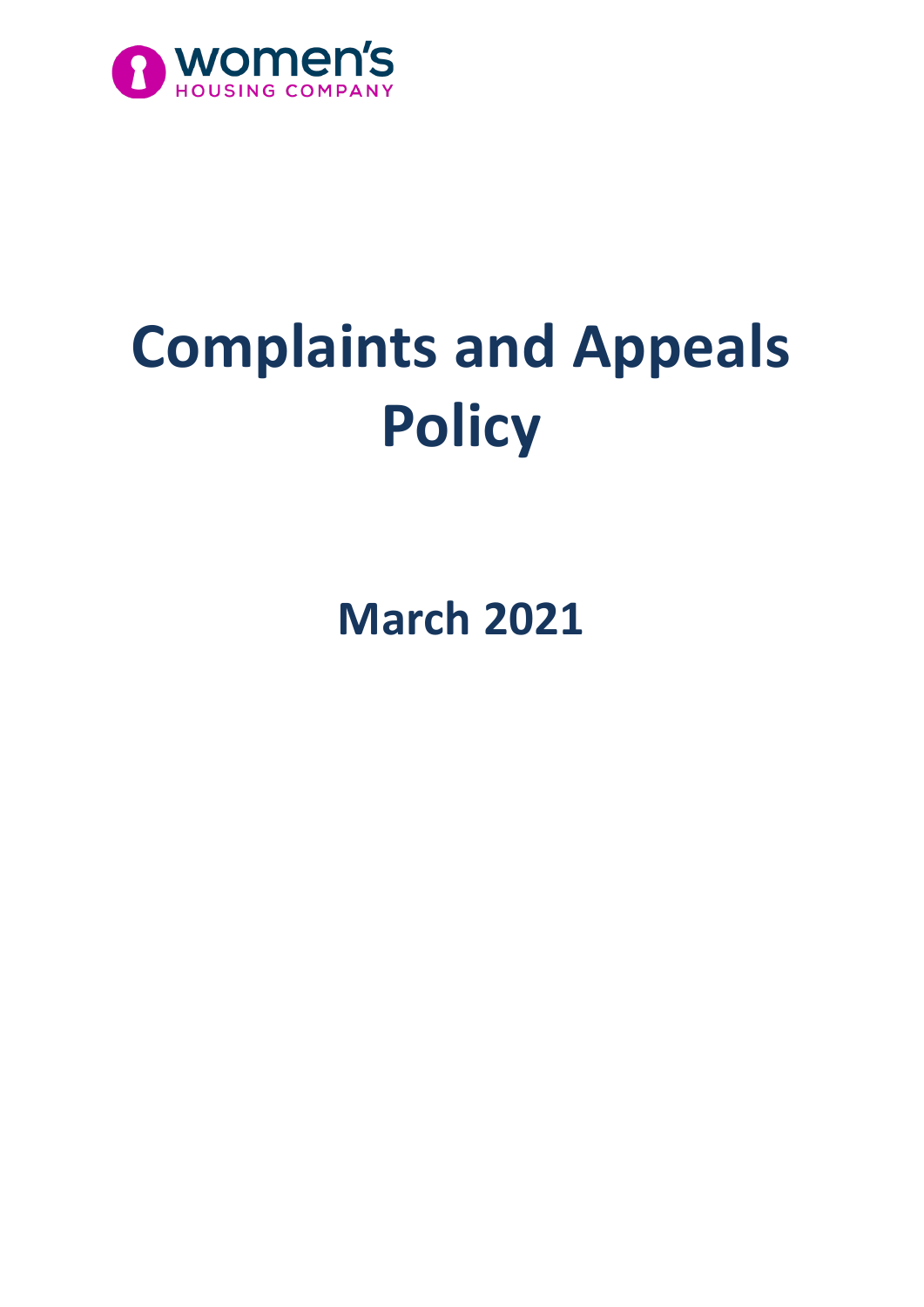

# Contents

| 1              |     |  |
|----------------|-----|--|
| $\overline{2}$ |     |  |
|                | 2.1 |  |
|                | 2.2 |  |
|                | 2.3 |  |
| 3              |     |  |
| 4              |     |  |
| 5              |     |  |
| 6              |     |  |
| $\overline{7}$ |     |  |
|                | 7.1 |  |
|                | 7.2 |  |
| 8              |     |  |
| 9              |     |  |
|                | 9.1 |  |
|                | 9.2 |  |
|                | 9.3 |  |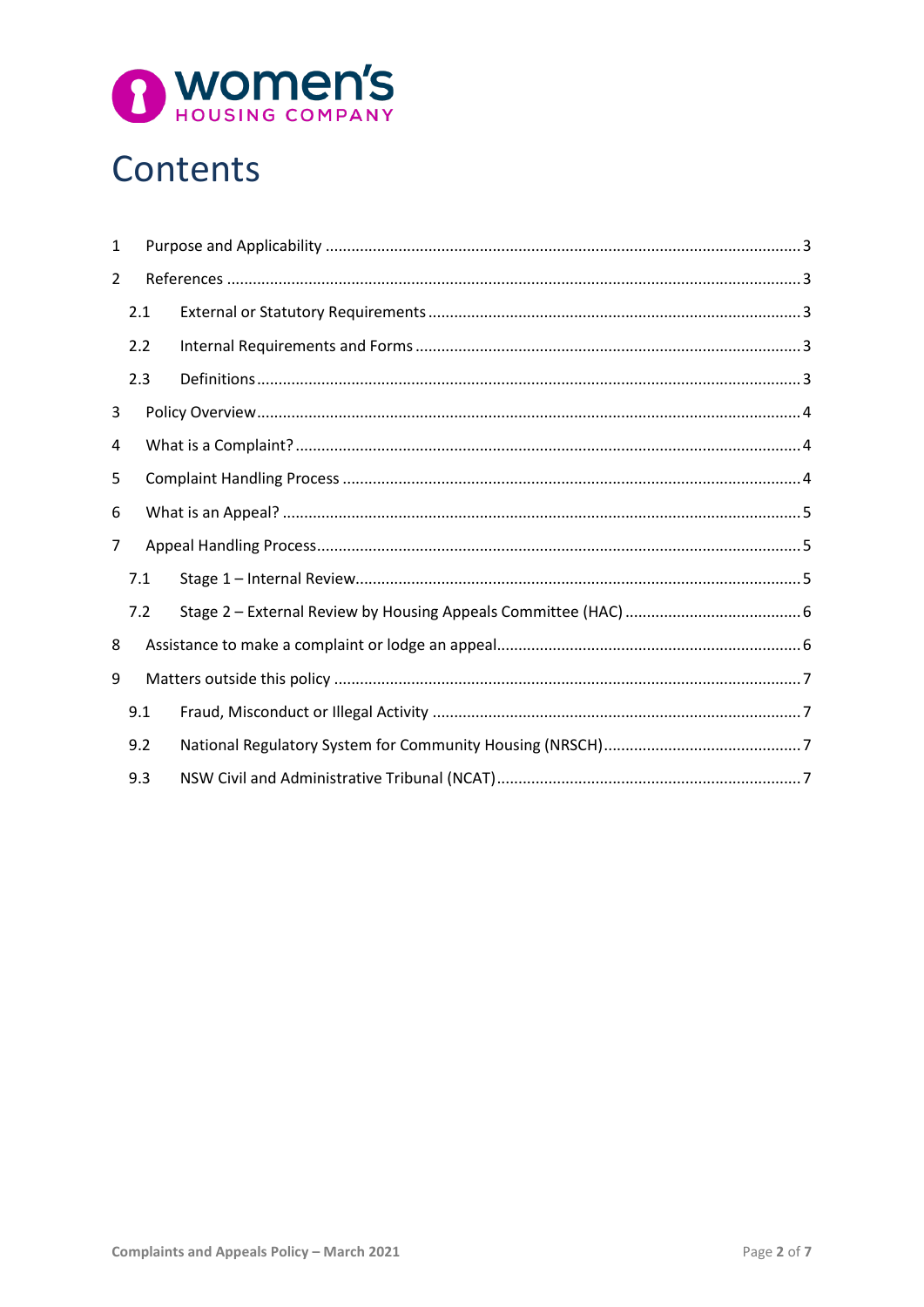

# <span id="page-2-0"></span>**1 Purpose and Applicability**

This policy describes how the Women's Housing Company (WHC) manages complaints raised about the services delivered by the WHC, and appeals lodged against decisions made by the WHC, with a consistent, transparent and systematic approach.

This policy sets out the rights of applicants, clients and tenants to provide feedback to the WHC and the responsibility of the WHC to review and respond to complaints and appeals.

The policy applies to all Housing, Homelessness and Property Services delivered by the WHC. The policy applies to all WHC staff and contractors, clients, applicants, tenants, household members, support partners, stakeholders and community members.

The *Customer Service Charter* and *Customer Rights and Responsibilities* guide the interactions between the WHC, applicants, clients and tenants.

### <span id="page-2-1"></span>**2 References**

#### <span id="page-2-2"></span>**2.1 External or Statutory Requirements**

This policy complies with the following external legislation or requirements:

- Housing Act 2001
- Community Housing Providers (Adoption of National Law) Act 2012
- NSW Residential Tenancies Act 2010, NSW Residential Tenancies Amendment (Review) Act 2018 and NSW Residential Tenancies Regulation 2019
- NSW Civil and Administrative Tribunal Act and Regulation 2013 and Rules 2014
- Housing Pathways Policies
- NSW Community Housing Access Policy
- NSW Community Housing Eligibility Policy
- NSW Community Housing Rent Policy
- NSW Community Housing Water Charging Guidelines
- NSW Community Housing Asset Management Policy
- NSW Affordable Housing Ministerial Guidelines

#### <span id="page-2-3"></span>**2.2 Internal Requirements and Forms**

This policy refers to the following internal documents, which are available on the WHC website:

- Customer Service Charter
- Customer Rights and Responsibilities

#### <span id="page-2-4"></span>**2.3 Definitions**

The following terms are used in this document, with specific meaning:

- "may" is an acceptable action or requirement but not mandatory,
- "must" or "shall" or "will" designates a mandatory requirement or action.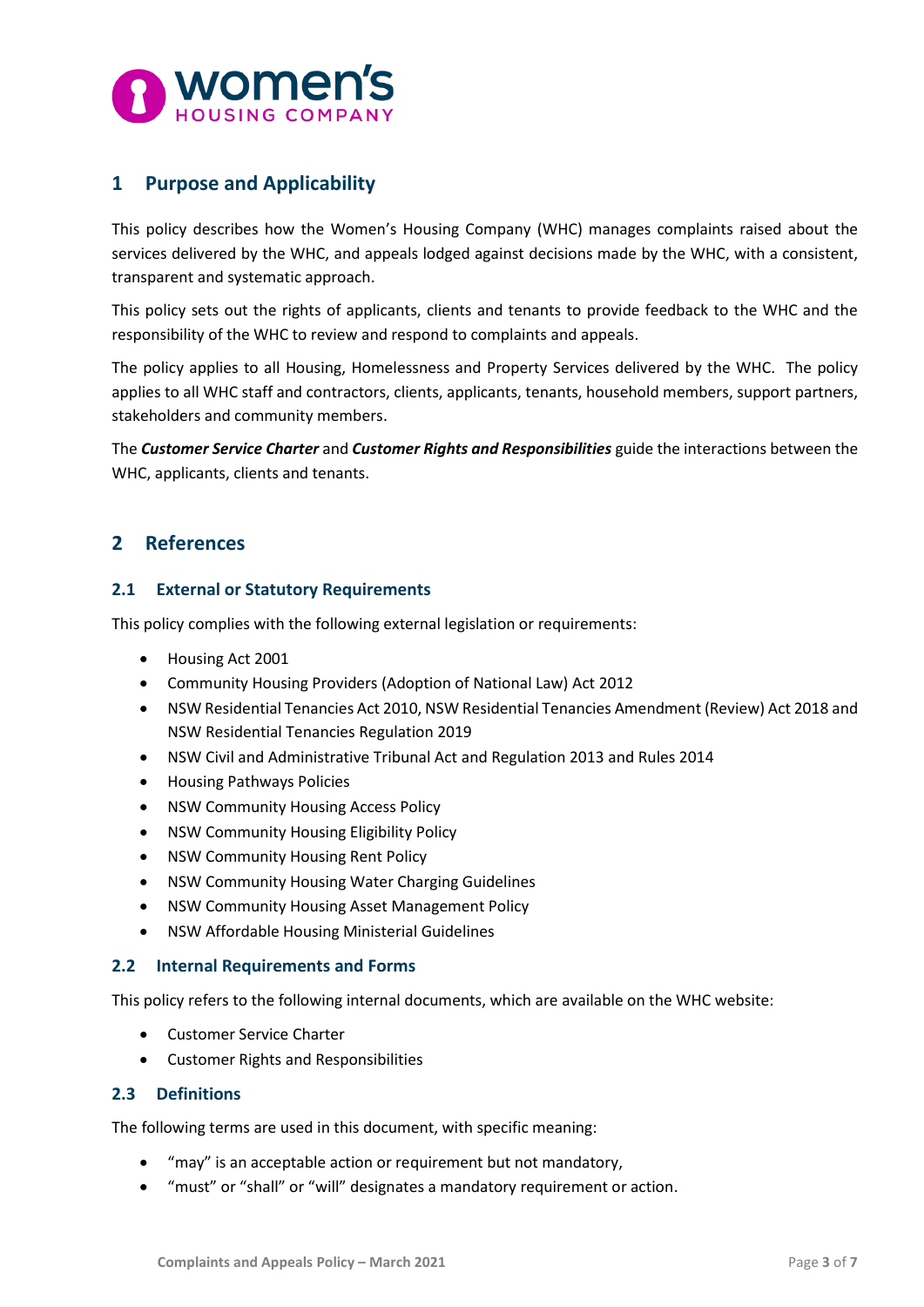

# <span id="page-3-0"></span>**3 Policy Overview**

The Women's Housing Company (WHC) respects the rights and values the views of its customers, welcoming feedback about the services they receive from us.

The WHC aims to provide high quality services, however we acknowledge that errors, misunderstandings and unexpected system or process problems can create dissatisfaction with our services.

The WHC is committed to ensuring the complaints and appeals process is clear and accessible to all customers, and is managed, monitored and analysed consistently, fairly, confidentially and promptly.

# <span id="page-3-1"></span>**4 What is a Complaint?**

A **Complaint** is an expression of dissatisfaction with a specific service delivered by the WHC, where the complainant is unhappy with the standard or type of service or the conduct of a WHC staff member.

Complaints can be made by telephone, in writing by email or letter, or in person.

Complaints can be made directly by a person receiving a service from the WHC or by an advocate on behalf of a person receiving a service from the WHC.

Complaints can be made anonymously, however the WHC may not be able to fully investigate the matter, may not be able to take appropriate action to resolve the matter and will not be able to respond to the complainant.

#### <span id="page-3-2"></span>**5 Complaint Handling Process**

The WHC handles complaints about service delivery through an internal process. All complaints are reviewed by a senior manager to ensure consistent and appropriate handling and responses, and to identify trends and opportunities for service improvement.

Any WHC staff member can receive a complaint and is responsible for recording and registering this in our systems. The person taking details of a complaint is also responsible for acknowledging it in writing within three days.

To maintain impartiality and fairness the complaint will be allocated to a person not involved with the complaint for the investigation, resolution and response. Where a complaint relates to the conduct of a WHC staff member, the complaint will be handled by their supervisor or a senior manager.

The WHC aims to resolve complaints promptly, and wherever possible within 21 days. Where an investigation or outcome is expected to exceed 21 days, the person handling the complaint will advise the complainant of progress to date, reasons for the delay, and the anticipated date of resolution. At the end of the investigation, a letter will be issued to advise the outcome.

If the complaint has not been handled to the complainant's satisfaction, the matter can be escalated to a senior manager or the Chief Executive Officer, who will review the matter and the details of the investigation and provide a final response within 10 days.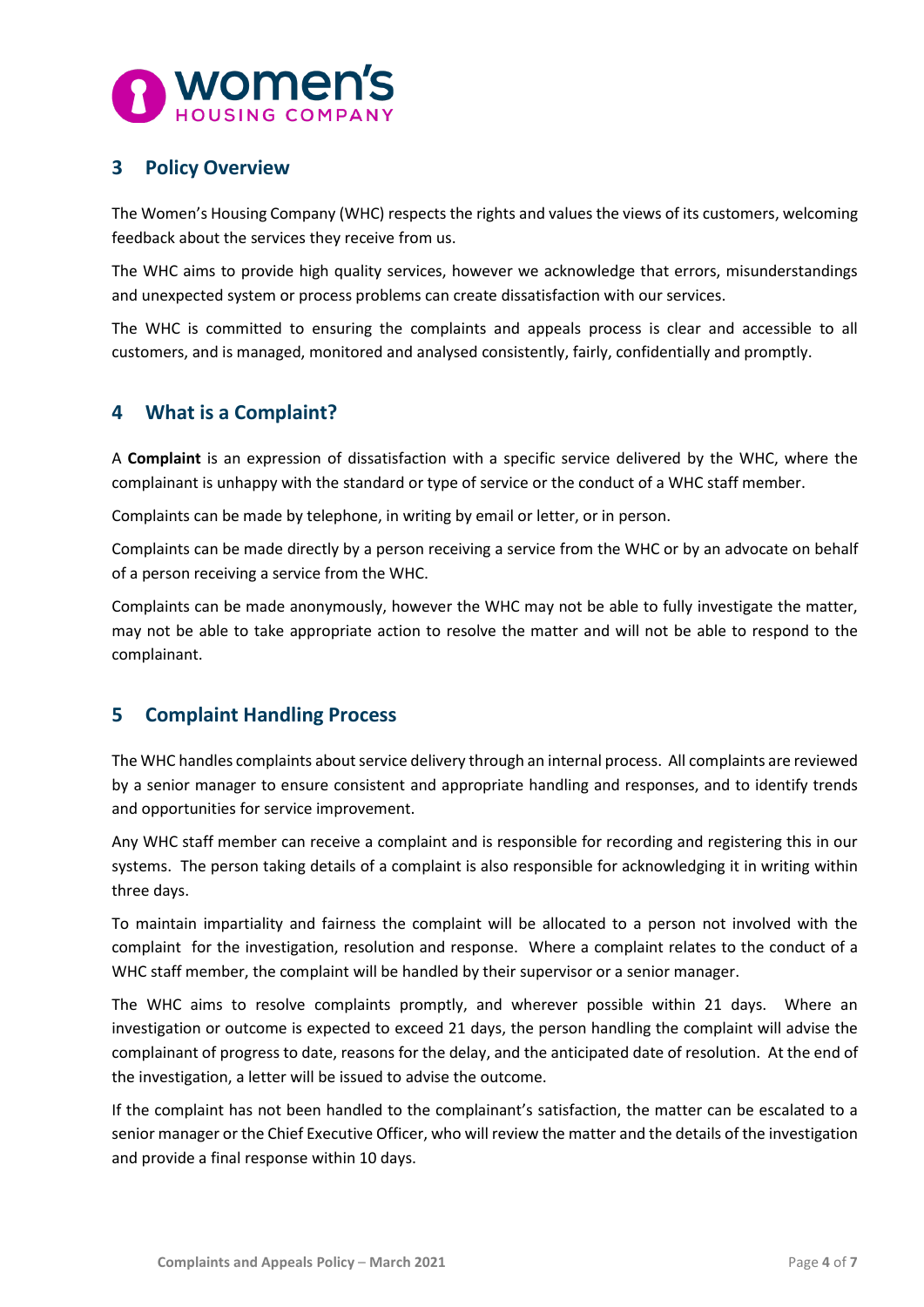

# <span id="page-4-0"></span>**6 What is an Appeal?**

An **Appeal** is a request for a review of a service delivery decision made by the WHC. Appeals must be lodged within 30 days of being notified of a decision, except in the case of an offer of social housing, which must be lodged within 14 days, in accordance with Housing Pathways policies.

Requesting an appeal provides the opportunity for WHC to reflect on whether the decision was made based on full and accurate information and in accordance with relevant legislation and / or policies and procedures.

Appealable decisions are defined by the Housing Appeals Committee - [www.hac.gov.au](http://www.hac.gov.au/)

For social housing applicants and WHC tenants, appealable decisions include:

- Eligibility for social housing, including priority assessment
- Dwelling entitlements, such as number of bedrooms or property type
- Locational entitlement for 'high demand' areas
- Suspension or closure of Housing Assistance Applications from the NSW Housing Register
- Offers of properties and the suitability of each offer
- Eligibility for a housing transfer, including management transfers
- Need for property modifications (for disability / medical reasons only)
- Approval for a property alteration
- Calculation, change or cancellation of a rent subsidy
- Non-rent tenancy charges (e.g. rechargeable property repairs)
- Calculation of water usage charges
- Tenant Vacating Charges
- Permission to be absent from home and rent calculation during absence
- Permission for a pet
- Relocation to alternative social housing at the expiry of a leasehold arrangement

Appeals can be made by telephone, in writing by email or letter, or in person.

Appeals can be made by a tenant or social housing applicant or by an advocate on their behalf.

Appeals cannot be made anonymously.

# <span id="page-4-1"></span>**7 Appeal Handling Process**

#### <span id="page-4-2"></span>**7.1 Stage 1 – Internal Review**

To ensure consistent, impartial and appropriate review of decisions and responses, and to identify trends and opportunities for service improvement, all appeals are reviewed by a senior staff member not involved in the original decision-making process.

Any WHC staff member can receive an appeal and is responsible for recording and registering this in our systems. The person taking details of an appeal is also responsible for acknowledging it in writing within three days.

The WHC aims to respond to appeals promptly, and wherever possible within 21 days. Where a review is expected to exceed 21 days, the person handling the appeal will advise the appellant of progress to date, reasons for the delay, and the anticipated date of response. At the end of the review, a letter will be issued to advise the outcome.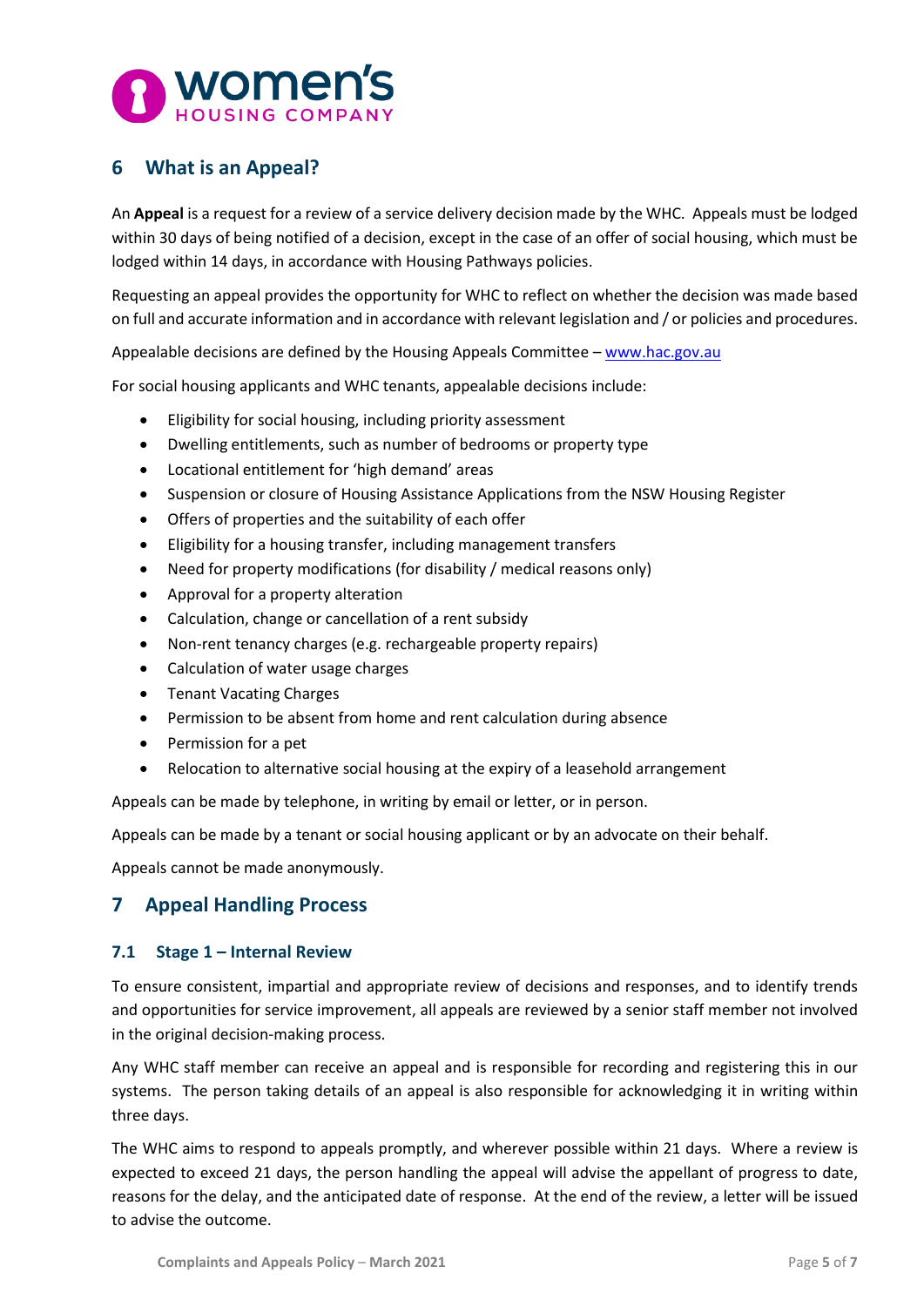

#### <span id="page-5-0"></span>**7.2 Stage 2 – External Review by Housing Appeals Committee (HAC)**

If the appeal has not been handled to the appellant's satisfaction, the matter can be lodged for a Stage 2 Review by an external body. The NSW Housing Appeals Committee (HAC) is an independent government agency which deals with appeals from people who are unhappy with decisions made by social housing providers, including the WHC.

Appeals to HAC can be made in relation to a wide range of issues affecting applicants and tenants. Follow this link for the list of **Appealable Decisions** that the HAC can review.

Some matters are outside the jurisdiction of the HAC. Follow this link for the list of [issues which cannot be](https://www.hac.nsw.gov.au/what-is-an-appeal/what-can-be-appealed/issues-which-cannot-be-appealed)  [appealed](https://www.hac.nsw.gov.au/what-is-an-appeal/what-can-be-appealed/issues-which-cannot-be-appealed) with the HAC.

Stage 2 Appeals can be lodged with HAC by completing and returning the [HAC Appeals Form](https://www.hac.nsw.gov.au/__data/assets/pdf_file/0003/333849/HAC-FORM-2016.pdf) or submitting a[n online form.](https://www.hac.nsw.gov.au/how-to-appeal/appeal-online)

The HAC can be contacted by calling 1800 629 794 or emailing [hac@facs.nsw.gov.au](mailto:hac@facs.nsw.gov.au)

Further information about HAC can be found at<https://www.hac.nsw.gov.au/>

# <span id="page-5-1"></span>**8 Assistance to make a complaint or lodge an appeal**

WHC staff will assist tenants and applicants to complete the relevant forms or provide the relevant information to make a complaint or lodge an appeal as required. This includes arranging an appropriate support service provider or an interpreter.

External organisations that can help tenants and applicants to make a complaint or lodge an appeal include:

Local Tenants' Advice and Advocacy Services listed on [www.tenants.org.au](http://www.tenants.org.au/)

Community Legal Centres listed on [www.clcnsw.org.au](http://www.clcnsw.org.au/)

NSW Fair Trading Information Centre, contactable by calling 1300 220 or vi[a www.fairtrading.nsw.gov.au](http://www.fairtrading.nsw.gov.au/)